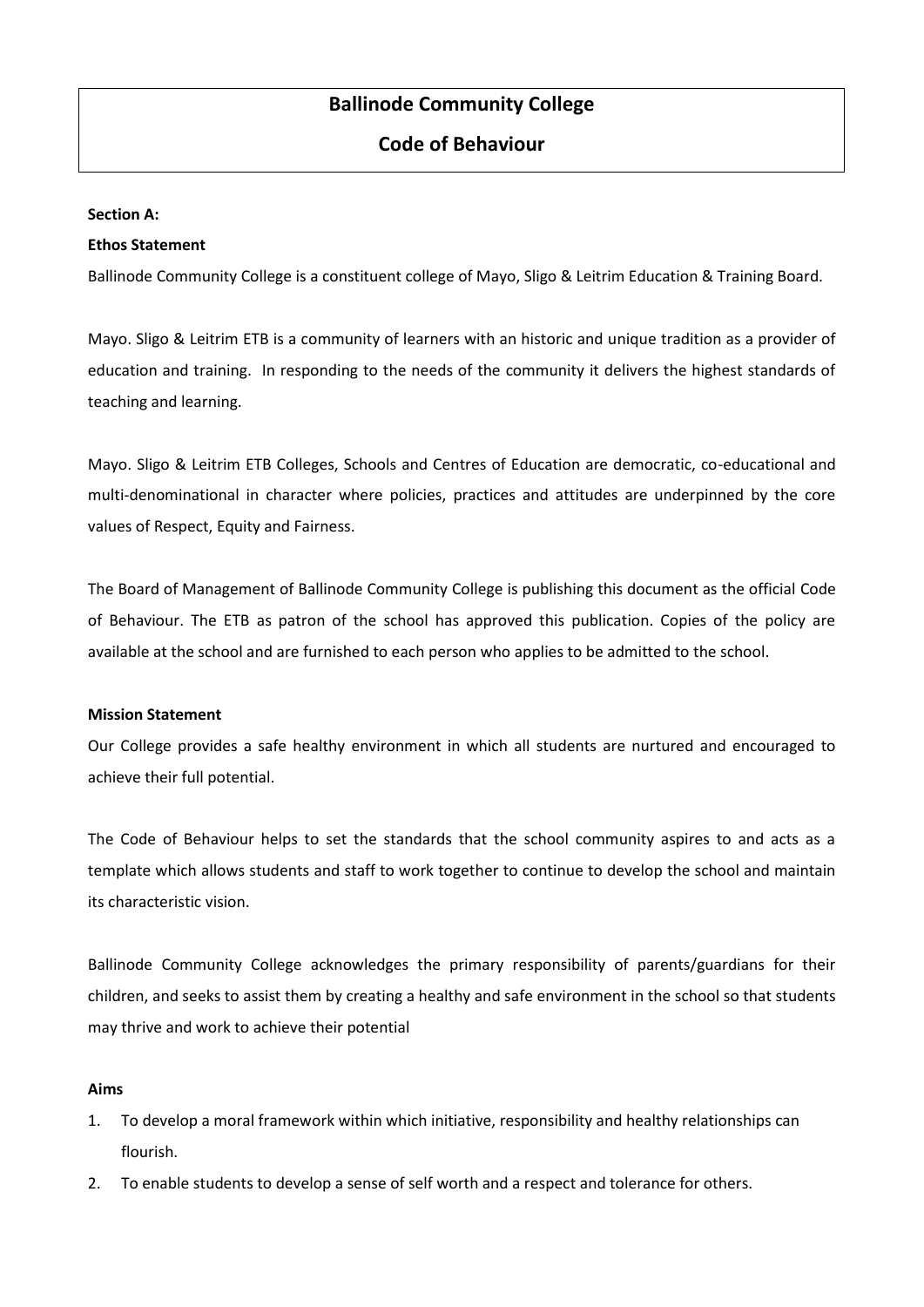- 3. To produce an environment in which students feel safe, secure and respected.
- 4. To encourage positive and creative behaviour.

## **Objectives**

To assist students in developing

- $\rightarrow$  self confidence
- $\rightarrow$  self control
- $\rightarrow$  sensitivity and consideration for others
- $\rightarrow$  pride in themselves and their school e.g. always wearing and displaying the school uniform
- $\rightarrow$  an interest in their activities
- $\rightarrow$  responsibility for their learning and their environment
- $\rightarrow$  an independence of mind
- $\rightarrow$  a sense of fairness
- $\rightarrow$  an understanding of the need for rules
- $\rightarrow$  non-sexist attitudes
- $\rightarrow$  non-racist attitudes
- $\rightarrow$  a persistent approach to tasks
- $\rightarrow$  an appropriate response to bullying and abuse

### **A Positive Focus**

Students' achievements, academic or otherwise, will be recognised. The following measures are taken:

A student of the month is announced for each class group each month and positive behaviour is incentivised. Rewards will be accessible to all students.

Achievements are recognised within the school, through class tutor meetings, and in school publications. Examples of students' work and achievements are displayed in classrooms and throughout the school.

## **Code of Conduct**

- $\rightarrow$  Treat everyone at school with care and respect: this includes fellow students, teachers, support staff, and all who visit the school
- $\rightarrow$  Regular and punctual attendance at all classes is expected. For every absence students must provide a written explanation from a parent or guardian.
- $\rightarrow$  Students are expected to conduct themselves in an attentive, courteous and studious manner, and to maintain an acceptable standard of personal hygiene.
- $\rightarrow$  The school journal is an essential part of school equipment. All students must bring their journal to school every day. It is to be used to record homework, and notes from parents and teachers only.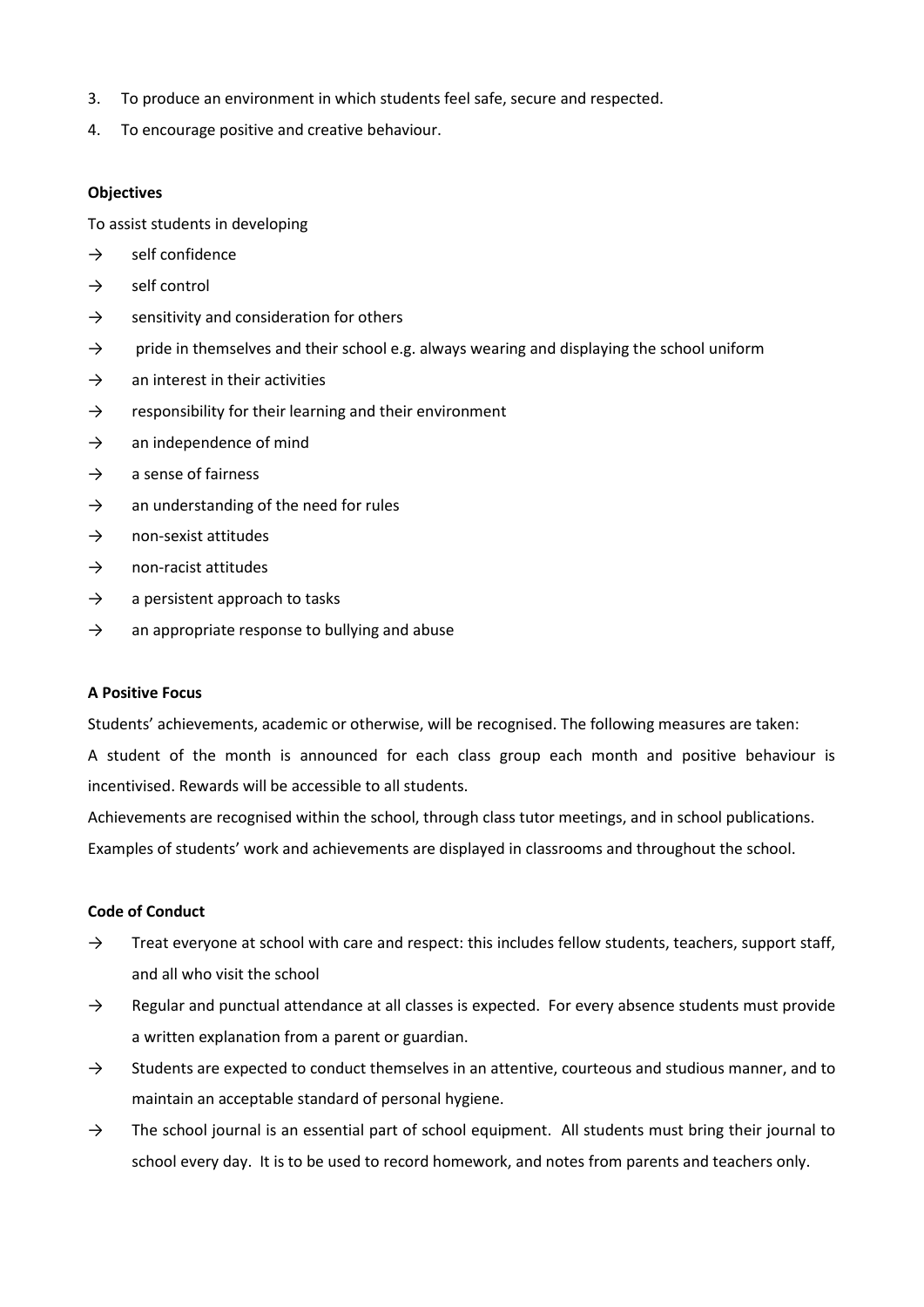- $\rightarrow$  The use of mobile phones, personal stereos, iPods and other inappropriate equipment is prohibited in class, and will result in the said item being confiscated. Inappropriate use of picture phones is prohibited at all times.
- $\rightarrow$  Inappropriate use of the internet is forbidden (please see Acceptable Usage Policy).
- $\rightarrow$  Eating and drinking is confined to the canteen, and at break times only.
- $\rightarrow$  Any student found in possession of alcohol, other non-prescribed drugs or controlled substances, either on the school premises or during any school related activity will be subject to immediate disciplinary action, including the possibility of suspension and exclusion.
- $\rightarrow$  Smoking on the school premises is prohibited.

### **Care of School Premises**

Everyone in the school is responsible for the care of the school premises.

Students and staff are encouraged to feel a sense of ownership of the school and its environment.

- $\rightarrow$  Staff will display students' work
- $\rightarrow$  The building will be kept clean and tidy
- $\rightarrow$  The grounds will be kept free of litter
- $\rightarrow$  Damage or defacing school building and property is prohibited.

#### **Unacceptable Behaviour**

Unacceptable behaviour includes:

- $\rightarrow$  Disrespect, disobedience, defiant attitude towards teachers and other staff
- $\rightarrow$  Abusive, insulting or sexual remarks made to or about staff or other students
- $\rightarrow$  Bullying, intimidating or threatening staff or other students
- $\rightarrow$  Racist/offensive remarks
- $\rightarrow$  Disruption of classes through talking, shouting, leaving assigned seat, refusal to follow instructions, etc.
- $\rightarrow$  Late-coming and skipping classes
- $\rightarrow$  Damage to school property or property of other students or staff
- $\rightarrow$  Possession of knives, dangerous implements, fireworks, sprays, etc.
- $\rightarrow$  Smoking, spitting, chewing gum
- $\rightarrow$  Eating or drinking in building other than in the canteen
- $\rightarrow$  Littering inside or outside school
- $\rightarrow$  Not wearing and displaying full school uniform
- $\rightarrow$  Failure to have all necessary books, copies, pens, pencils and equipment
- $\rightarrow$  Not doing required class work and homework
- $\rightarrow$  Accessing IT grounds and premises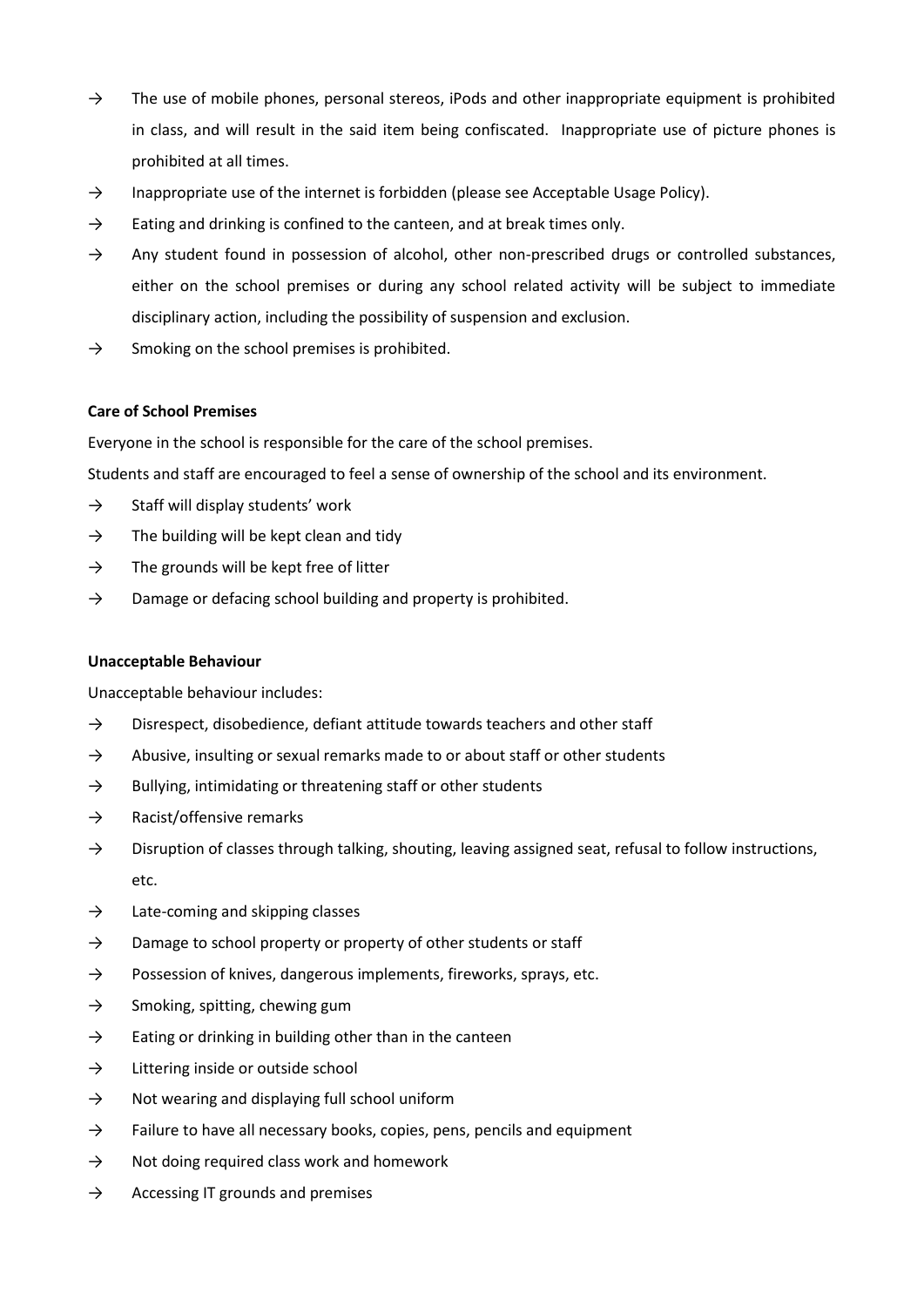- $\rightarrow$  Leaving school grounds during school day without prior written permission from parents/guardians and school management.
- $\rightarrow$  Any behaviour which impacts adversely or is damaging to the reputation of the College

## **Sanctions**

A reprimand from a member of staff is expected to be sufficient to correct inappropriate behaviour. However, if this fails to correct the behaviour of a student the following procedures may be adopted:

- $\rightarrow$  Moving the student to a different place
- $\rightarrow$  Moving the student to another classroom
- $\rightarrow$  A community task picking up litter, tidying up etc.
- $\rightarrow$  Exclusion from school outings and tours
- $\rightarrow$  Exclusion from the right to represent the school
- → A meeting with a senior member of staff-Principal, Deputy Principal, Assistant Principal or Class Tutor
- $\rightarrow$  Letter/ phone-call to parent/guardian
- $\rightarrow$  Parent/guardian called to school to discuss behaviour problems
- $\rightarrow$  Detention for one hour after school (notification to parent/guardian)
- $\rightarrow$  Lunchtime detention
- $\rightarrow$  Reduced hours in school
- $\rightarrow$  Suspension from school for a stated period
- $\rightarrow$  Exclusion from school
- $\rightarrow$  In the case of wilful or careless damage to property, students will have to pay for repair or replacement.
- $\rightarrow$  Any other sanction that is deemed appropriate by the Principal or the Board of Management

# **Referral System**

The school operates a referral system to address incidents of repeated misbehavior:

1. In cases where there is repeated misbehaviour in class and interventions have been tried by the subject teacher, a referral form will be completed by the subject teacher and passed on to the class tutor. The class tutor will discuss the issue with the student in question. A warning will be issued as to future behaviour.

2. Where students receive a second referral they will be placed on lunchtime detention for one week. Parents / guardians will be notified of this by letter.

3. Upon receipt of a third referral, the deputy principal will place the student in question *on report* so that behaviour can be monitored. The student will carry a report card to class each day for a week. Teachers will sign the card at the end of each class and the card will be signed by parents each evening. At the end of the week the completed card will be handed to the Deputy Principal. In addition, students will again be placed on lunchtime detention for one week. Parents / guardians will be notified of this by letter.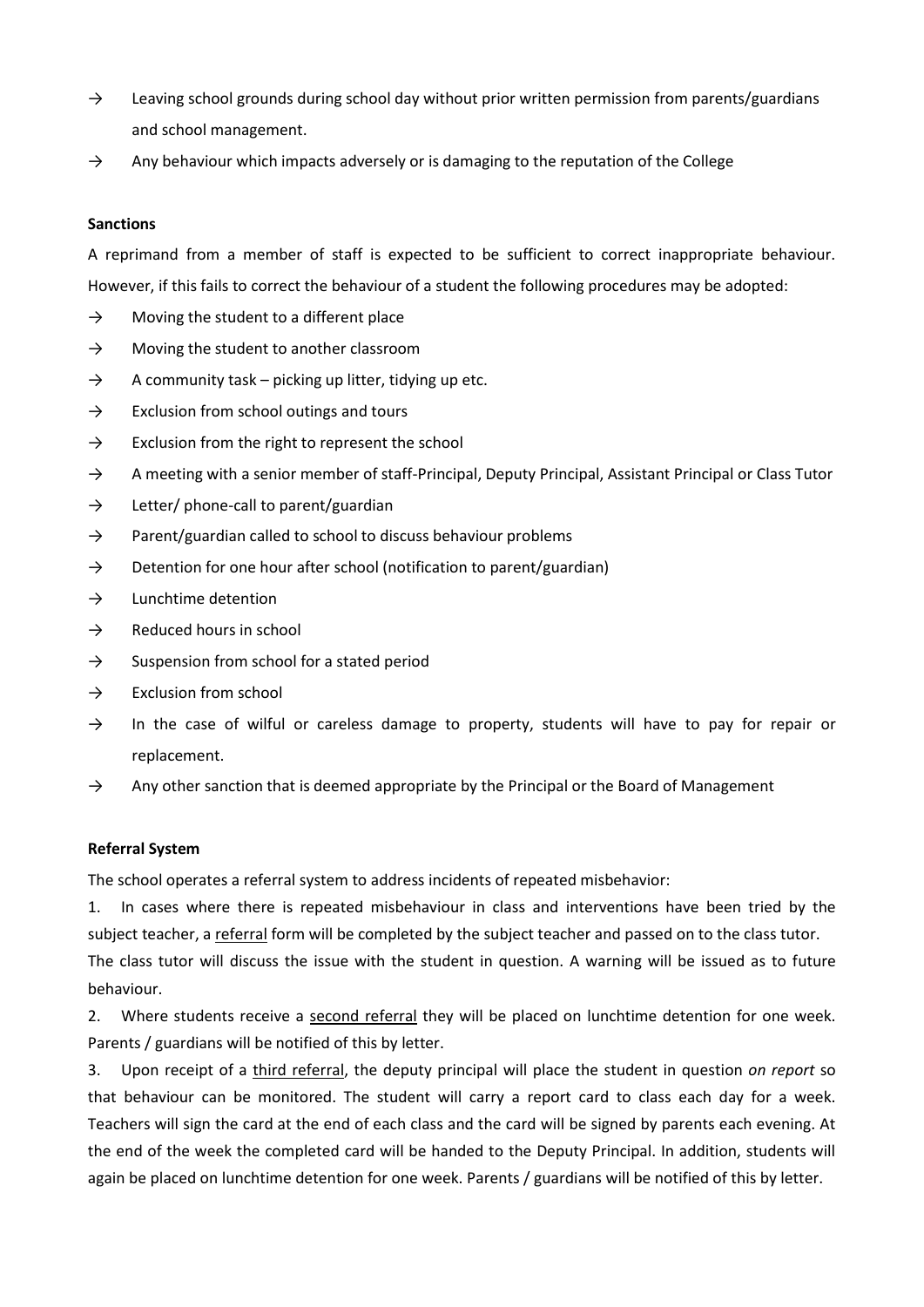4. In instances where students receive a fourth referral, or subsequent referrals, parents / guardians will be invited to the school for a meeting to discuss the issues in question and to decide how best to address them.

### **Promoting good behaviour**

Promoting good behaviour is the main goal of this code. Positive behaviour will be encouraged by:

- $\rightarrow$  Student of the Month awards
- $\rightarrow$  Praise from staff
- $\rightarrow$  Encouraging students by granting additional responsibilities and by allowing students to involve themselves in the development of the code of behaviour
- $\rightarrow$  Acknowledging students achievements at all levels
- → Public acknowledgement from staff of positive behaviour through *vs ware* and student events

#### **Parents/Guardians**

Parents have a vital role in promoting good behaviour in school. Therefore effective home/school liaison is very important. The school has a right to expect that parents will give their full support in dealing with their child's behaviour**.**

We expect parents/guardians to:

- $\rightarrow$  Keep us informed of behavioural difficulties they may be experiencing at home
- $\rightarrow$  Inform us of any trauma which may affect their child's performance or behaviour at school
- $\rightarrow$  Inform us about their child's ill-health and any absences caused by it
- $\rightarrow$  The school will endeavour to achieve good home/school liaison by
- $\rightarrow$  Promoting a welcoming environment in the school
- $\rightarrow$  Giving parents/guardians regular constructive comments on students' work and behaviour
- $\rightarrow$  Encouraging parents/guardians to join parents' association and come to parent/teacher meetings and other events in the school
- $\rightarrow$  Involve parents/guardians early in any disciplinary matter

#### **Other Agencies**

Full use will be made of such agencies as Education Welfare Officers, Home/School Liaison Officers, Social Services, Health Services, and the Educational Psychological Services where appropriate.

#### **Links to other Policies**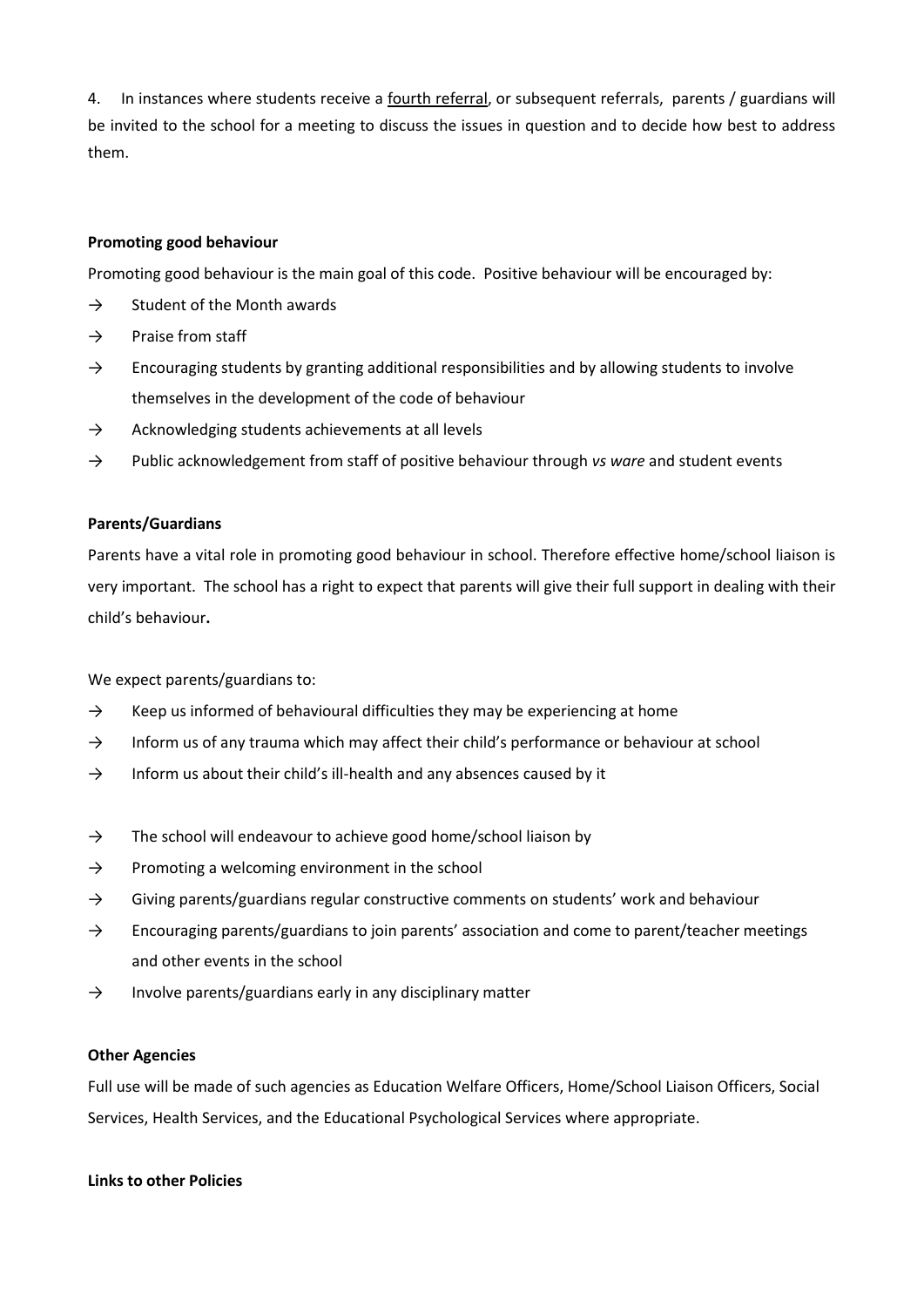Parents and students are advised that school policies on Admissions, Bullying, Substance Abuse, Acceptable Usage Policy etc. are an essential aspect of the Code of Behaviour.

#### **Suspensions**

The Board of Management has delegated authority to the Principal of the College to suspend for a period of up to 5 days. Parents/guardians have the right to appeal a suspension imposed by the Principal to the Board of Management.

#### **Suspension Procedures**

Where there is serious misbehaviour which may warrant suspension the College will

- $\rightarrow$  Inform the student and their parents/guardians about the complaint/incident.
- $\rightarrow$  Afford parents/guardians and the student an opportunity to respond. Normally this will involve a meeting between the parties.
- $\rightarrow$  Where an immediate suspension is considered by the Principal to be warranted for reasons of the safety of the student, other students, staff or visitors, a preliminary investigation will be conducted to establish the case for the imposition of the suspension. In the case of an immediate suspension parents/guardians will be notified and arrangements made with them for the student to be collected.
- $\rightarrow$  Where the Board of Management considers imposing a suspension the parents/guardians of the student will be afforded the opportunity to appeal to the Board of Management.

Note: At the end of a suspension the student will not be allowed back to school unless he/she is accompanied by at least one parent/guardian to discuss his/her reintegration back into the school.

#### **Section 29 Appeal**

Where the total number of days for which a student has been suspended in the current school year reaches 20 days, the parents/guardians or a student aged over 18 years, may appeal the suspension under section 29 of the Education Act 1998. At the time when parents/guardians are being formally notified of such a suspension they and the student will be told about their right to appeal. The appeal is made in the first instance to the VEC. Where an appeal to the VEC is concluded, parents/guardians or a student over 18 years may appeal to the Secretary General of the Department of Education and Skills.

### **Implementing the Suspension**

The Principal will notify the parents/guardians and the student in writing of the decision to suspend. The letter will confirm:

- $\rightarrow$  The period of the suspension and the dates on which the suspension will begin and end
- $\rightarrow$  Any study programme to be followed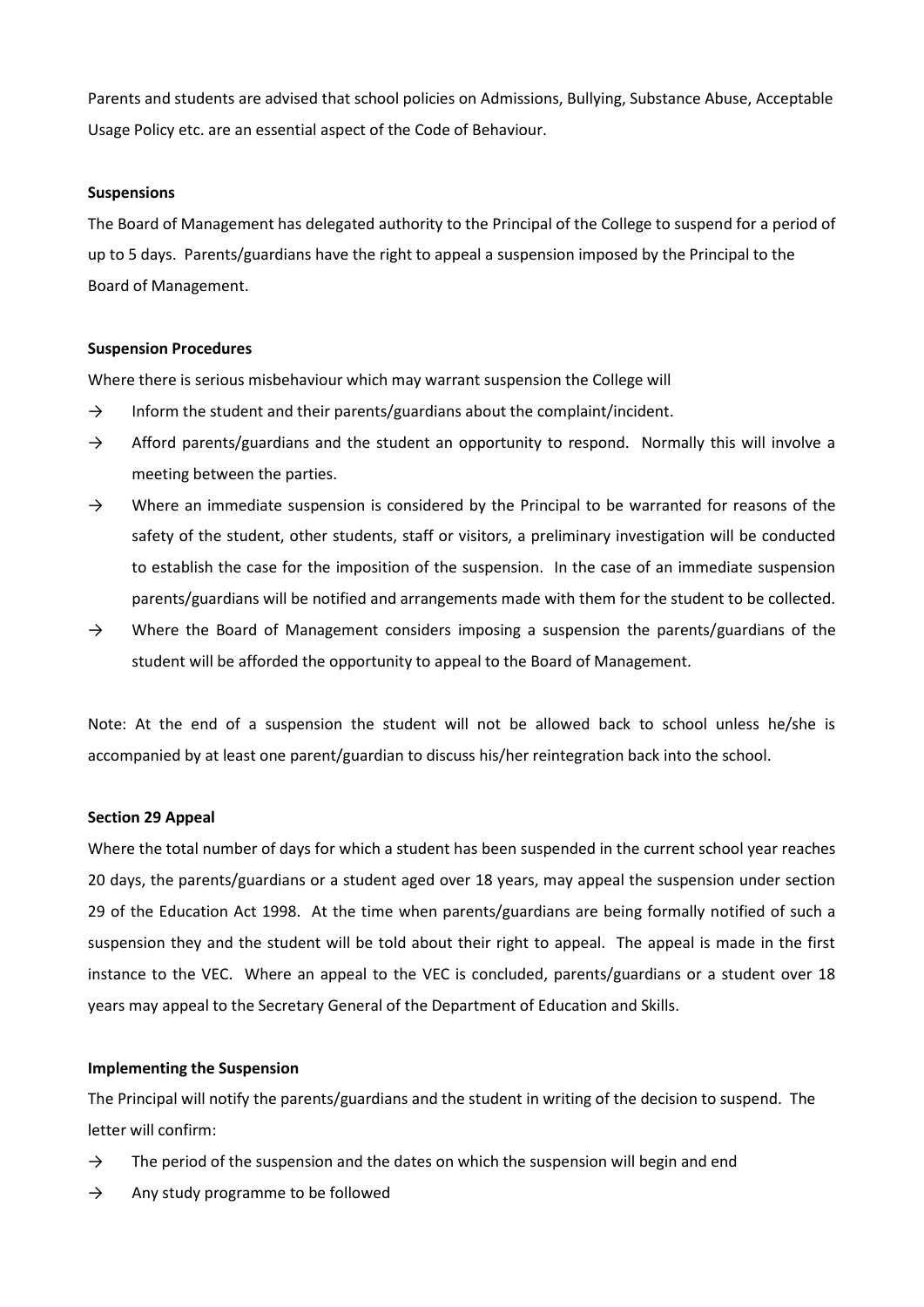- $\rightarrow$  The arrangements for returning to school, including any commitments to be entered into by the student and the parents/guardians.
- $\rightarrow$  The provision for an appeal to the Board of Management.

## **Expulsion**

Expulsion of a student is a very serious step, and one that will only be taken by the Board of Management in extreme cases of unacceptable behaviour. Prior to a decision expel the College will make every effort to address the misbehaviour by

- $\rightarrow$  Meeting with parent/guardians and the student to try to find ways of helping the student to change their behaviour.
- $\rightarrow$  Making sure that the student understands the possible consequences of their behaviour if it should persist
- $\rightarrow$  Ensuring that all other possible options have been tried
- $\rightarrow$  Seeking the assistance of support agencies

### **Expulsion for a first offence**

There may be exceptional circumstances where the Board of Management forms the opinion that a student should be expelled for a first offence. The kinds of behaviour that might result in a proposal to expel on the basis of a single breach of the code includes

- $\rightarrow$  A serious threat of violence against another student or member of staff
- $\rightarrow$  Actual violence or physical assault
- $\rightarrow$  Supplying illegal drugs to other students in the college
- $\rightarrow$  Sexual assault

### **Procedures in respect of expulsion**

**Step 1:** A detailed investigation will be carried out by the Principal or under the direction of the Principal. The Principal will:

- $\rightarrow$  Inform the student and their parents/guardians in writing about the details of the alleged misbehaviour, how it will be investigated and that it could result in expulsion.
- $\rightarrow$  Give parents/guardians and the student every opportunity to respond (including meetings) to the complaint of serious misbehaviour before a decision is made and before a sanction is imposed.

# **Step 2:** A recommendation to the Board of Management by the Principal to expel a student.

Where such a recommendation is made the Principal will:

 $\rightarrow$  Inform the parents/guardians and the student that the Board of Management is being asked to consider expulsion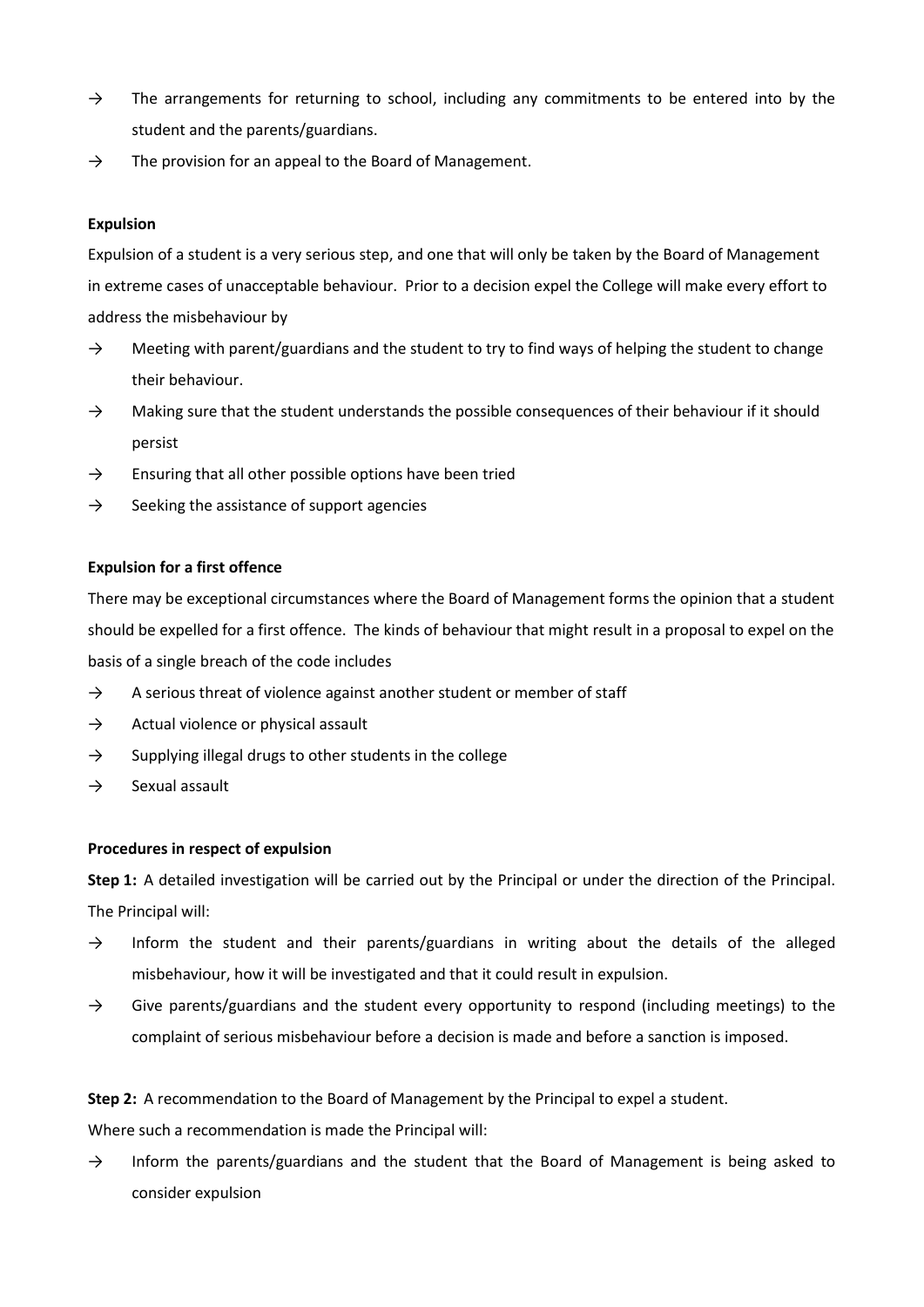- $\rightarrow$  Ensure that parents/guardians have records of: the allegations against the student, the investigation, and written notice of the grounds on which the Board of Management is being asked to consider expulsion
- $\rightarrow$  Provide the Board of Management with the same records as are given to the parents/guardian
- $\rightarrow$  Notify the parents/guardians of the date of the hearing by the Board of Management and invite them to the hearing
- $\rightarrow$  Advise the parents/guardians that they can make a written and oral submission to the Board
- $\rightarrow$  Ensure that parents have enough notice to allow them to prepare for the hearing

**Step 3:** Consideration by the Board of Management of the Principal's recommendation and the holding of a hearing.

The Board will review the initial investigation and satisfy itself that the investigation was properly conducted in line with fair procedures. The Board will undertake its own review of all documentation and the circumstances of the case. Where the Board decides to consider expelling a student it will hold a hearing. At the hearing the Principal, parents/guardians or a student aged over 18 years, put their case to the Board in each other's presence. Each party will be allowed to question the evidence of the other party directly.

**Step 4:** Board of Management deliberations and actions following the hearing.

- $\rightarrow$  The Principal, parents/guardians or student will not be in attendance during the Board's deliberations
- → Where the Board of Management, having considered all aspects of the case, is of the opinion that the student should be expelled, the Board will notify the Educational Welfare Officer (EWO) in writing, of its opinion, and the reasons for its opinion.
- $\rightarrow$  The student will not be expelled before the passage of twenty school days from the date on which the EWO receives this written notification.
- $\rightarrow$  The Board will inform the parents/guardians in writing about its conclusions and the next step in the process. Where expulsion is proposed, the parents will be told that the Board has informed the Educational Welfare Officer.

**Step 5:** Consultations arranged by the Educational Welfare Officer.

- $\rightarrow$  Within twenty days of receipt of a notification from a Board of Management of its opinion that a student should be expelled the EWO will make all reasonable efforts to hold individual meeting with the Principal, parents/guardians, the student and anyone else who may be of assistance.
- $\rightarrow$  The EWO will convene a meeting of those parties who agree to attend to ensure that arrangements are made for the student to continue in education.